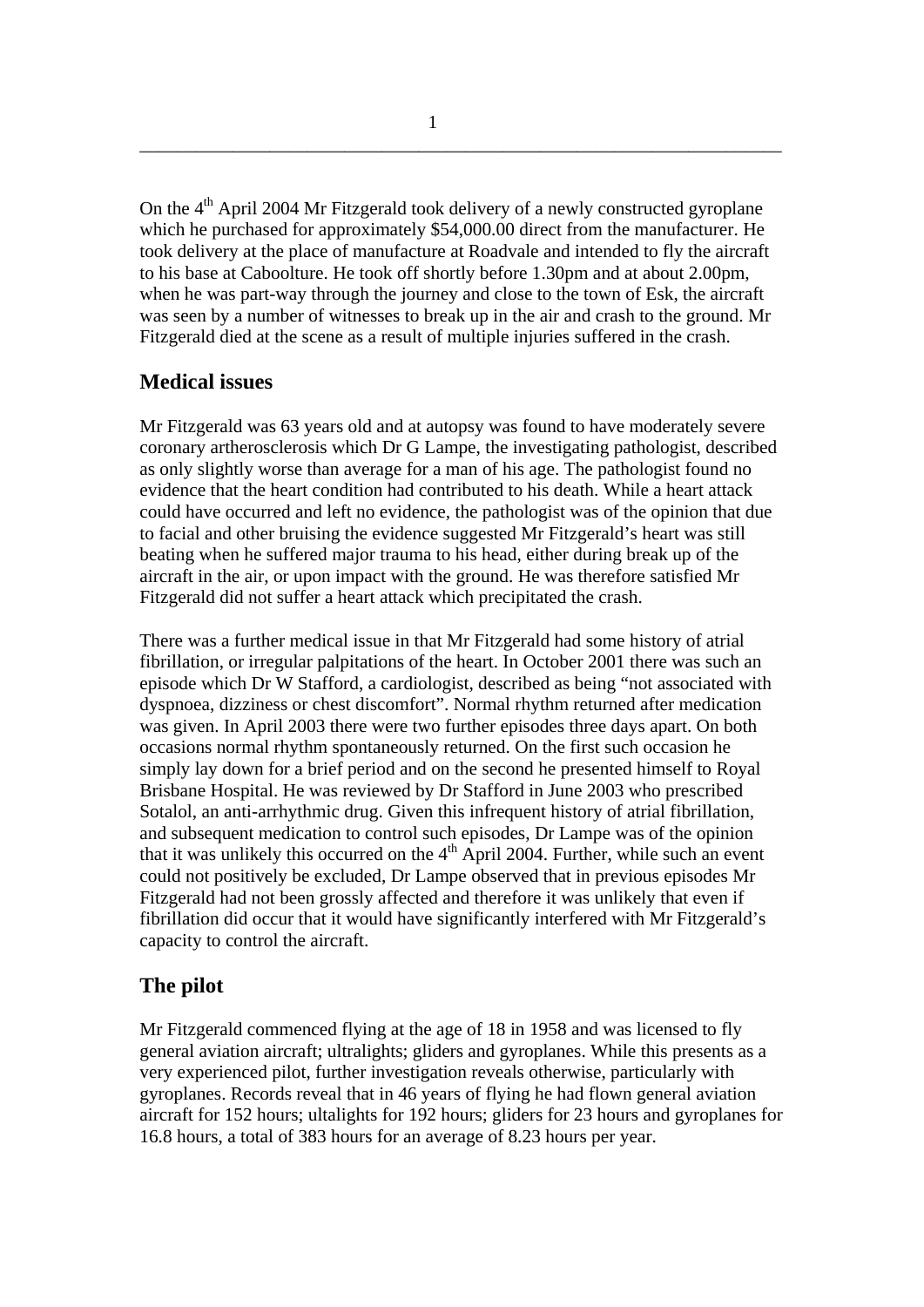The 16.8 hours in gyroplanes was accumulated in 17 flight sessions over 23 months from May 2002 until April 2004 and was spread fairly evenly over that period rather than being concentrated closer to 2004. The 16.8 hours was comprised of 13.4 hours of dual instruction flying ending in May 2003, followed by solo flights in July 2003 (0.6 hours), August 2003 (1.0 hours), September 2003 (0.8 hours) and 27 March 2004 (1.0 hours). Therefore, prior to the accident he had flown a gyroplane only once in the previous 7 months, and that was for a period of 1 hour. He had flown solo for a total of 3.4 hours spread over 8 months.

\_\_\_\_\_\_\_\_\_\_\_\_\_\_\_\_\_\_\_\_\_\_\_\_\_\_\_\_\_\_\_\_\_\_\_\_\_\_\_\_\_\_\_\_\_\_\_\_\_\_\_\_\_\_\_\_\_\_\_\_\_\_\_\_\_\_\_\_

Mr Clive Phillips investigated this case and provided both a written report and verbal evidence. Mr Phillips is a qualified Aircraft Maintenance Engineer and has worked for various national and international airlines. He is the former manager of the Melbourne office of the Bureau of Air Safety Investigation and has extensive experience in the investigation of domestic, overseas and military aircraft accidents. He is a licensed general aviation and glider pilot and is the current president of the Antique Aeroplane Association of Australia. He has not flown gyroplanes.

Mr Phillips gave evidence that it is generally accepted that a pilot flying at a rate of less than 30 hours per year, per aircraft type, is not able to maintain a satisfactory level of competency. Records indicated Mr Fitzgerald had flown many different types of fixed wing aircraft over a very long period and led Mr Phillips to conclude that he had rarely done enough flying in any one type of aircraft to be competent and current. Further, such flying experience in fixed wing aircraft was largely irrelevant to the flying of a gyroplane which derives lift from a rotor, and consequently has significantly different flying characteristics to a fixed wing aircraft.

# **The flight**

Mr Fitzgerald completed a flight plan which indicated he intended to fly at a speed of 70 knots. A GPS device fitted to the aircraft recorded ground speed, however there is no record of airspeed, which is the speed the aircraft is moving through the air, as opposed to ground speed which is a combination of airspeed and wind factors. The distance from the departure site to the crash site is 47 nautical miles, which would take 41 minutes at 70 knots. The actual flight time is not recorded, but it seems it was a little more than 30 minutes as discussed earlier.

The weather forecast for the flight indicated isolated moderate turbulence below 5000 feet and winds from the east- southeast at 20 knots, which on the planned flight would create a tail wind. While markings on the flight plan showed the pilot was aware of the forecast, it appears the wind was not factored into the journey, with true airspeed being used to calculate time intervals.

GPS data showed that during the flight the aircraft initially "buzzed" the airfield at about 50 feet and then climbed to an altitude of 2900 feet to commence the flight as per the flight plan. During the next 15 minutes the altitude varied between 2600 and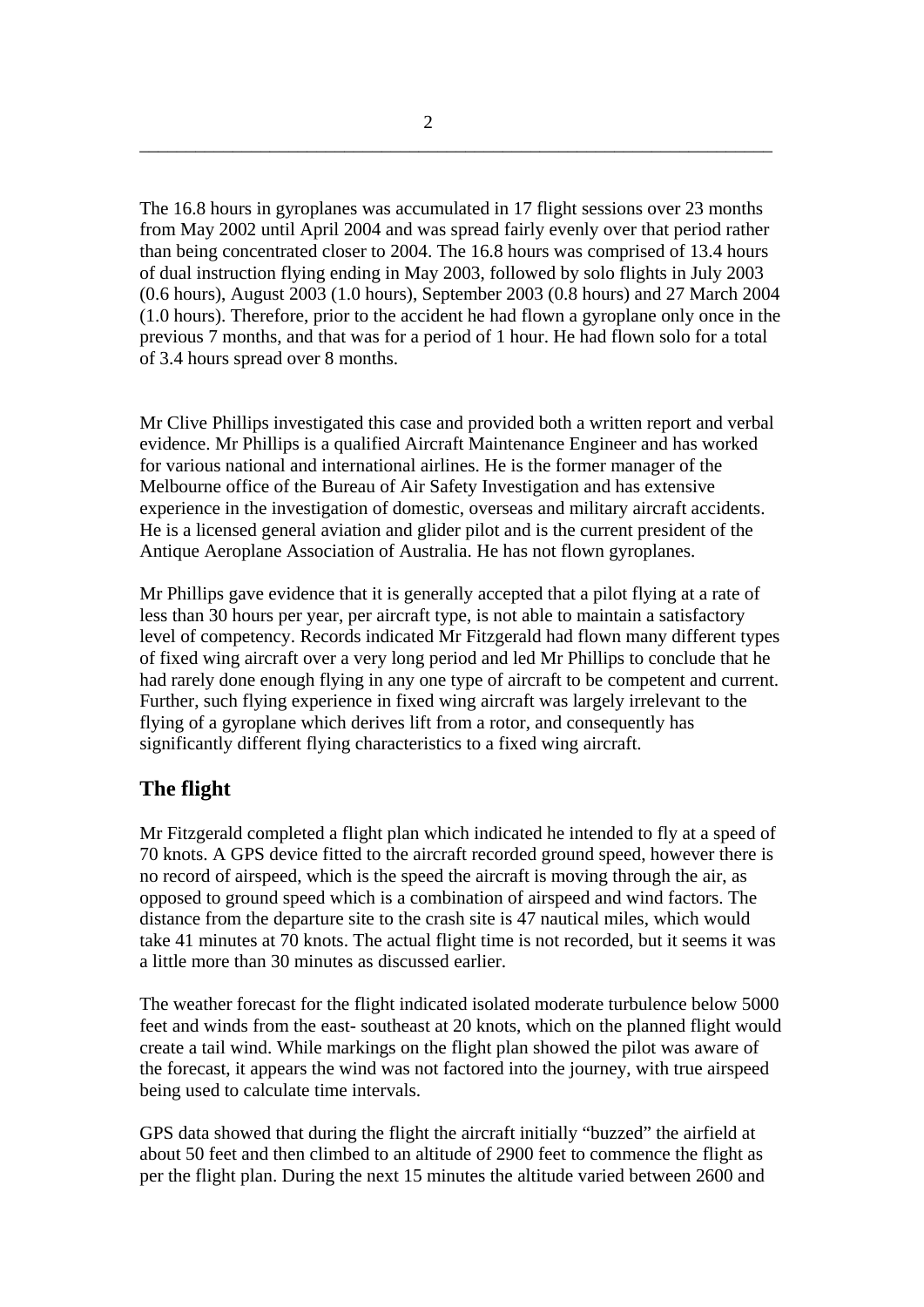3050 feet and then it descended to 2250 feet before climbing to 3400 feet and then immediately dropping to 2700 feet. It then climbed to 3300 feet and stayed between 3000 and 3300 until the accident. The data also showed marked variations in groundspeed, especially during the first 15 minutes.

\_\_\_\_\_\_\_\_\_\_\_\_\_\_\_\_\_\_\_\_\_\_\_\_\_\_\_\_\_\_\_\_\_\_\_\_\_\_\_\_\_\_\_\_\_\_\_\_\_\_\_\_\_\_\_\_\_\_\_\_\_\_\_\_\_\_\_\_

Mr Phillips commented that the data showed the aircraft "was flown without precision and the ground speed and altitude varied considerably. This may be an indication the pilot was having problems controlling the aircraft. This would not be surprising given his low total time and lack of currency", and "adding to the pilot's problems is that the flight was made into forecast moderate turbulence that may well have been the initiator for an upset".

Further, the manufacturer's specifications for the aircraft stated the maximum manoeuvring speed was 65 knots. While the actual air speed is unknown, times and distances are consistent with a planned speed of 70 knots. Mr Phillips advised:- "If the pilot was flying at 70 knots rather than at or below the 65 knot maximum manoeuvring speed limit, and if he encountered moderate turbulence, any flight control movement he imparted into the machine could lead to structural failure, or a more rapid response than he expected".

Mr Phillips also viewed a video of Mr Fitzgerald taking off and landing the aircraft a number of times, and noted that a crosswind was causing what he described as "significant drift", or sideways movement of the aircraft during takeoff. In his opinion this was either the result of the aircraft being poorly designed to cope with a crosswind, or a lack of skill of the pilot. He further noted that videos of various training flights showed the aircraft was not fitted with doors during training, whereas on the day of the crash doors were fitted. In his opinion this change was likely to cause a "very noticeable" difference of the handling characteristics of the aircraft, since it changed the aerodynamics of the pod, or fuselage, of the aircraft.

# **The aircraft**

The gyroplane was designed and newly built by Mr Owen Dull, who sold it to Mr Fitzgerald through his company Newo Gyro Pty Ltd of Roadvale Qld. Mr Dull gave evidence that he has a grade 9 level of education and has no formal trade or professional qualifications in any kind of mechanical or engineering occupation.

While the design, manufacture, flying and maintenance of most aircraft in Australia is controlled by the Civil Aviation Safety Authority (CASA), in the case of gyroplanes CASA has vested such control in the Australian Sport Rotorcraft Association (ASRA) pursuant to Civil Aviation Order Part 95, made under Subregulation 308(1) of the Civil Aviation Regulations 1988. This in effect entitles ASRA to set standards acceptable to ASRA.

While anyone may manufacture a gyroplane, in order for it to be registered with ASRA it must be inspected and certified by an ASRA accredited Technical Advisor. The ASRA Operations Manual sets out brief inspection guidelines which it describes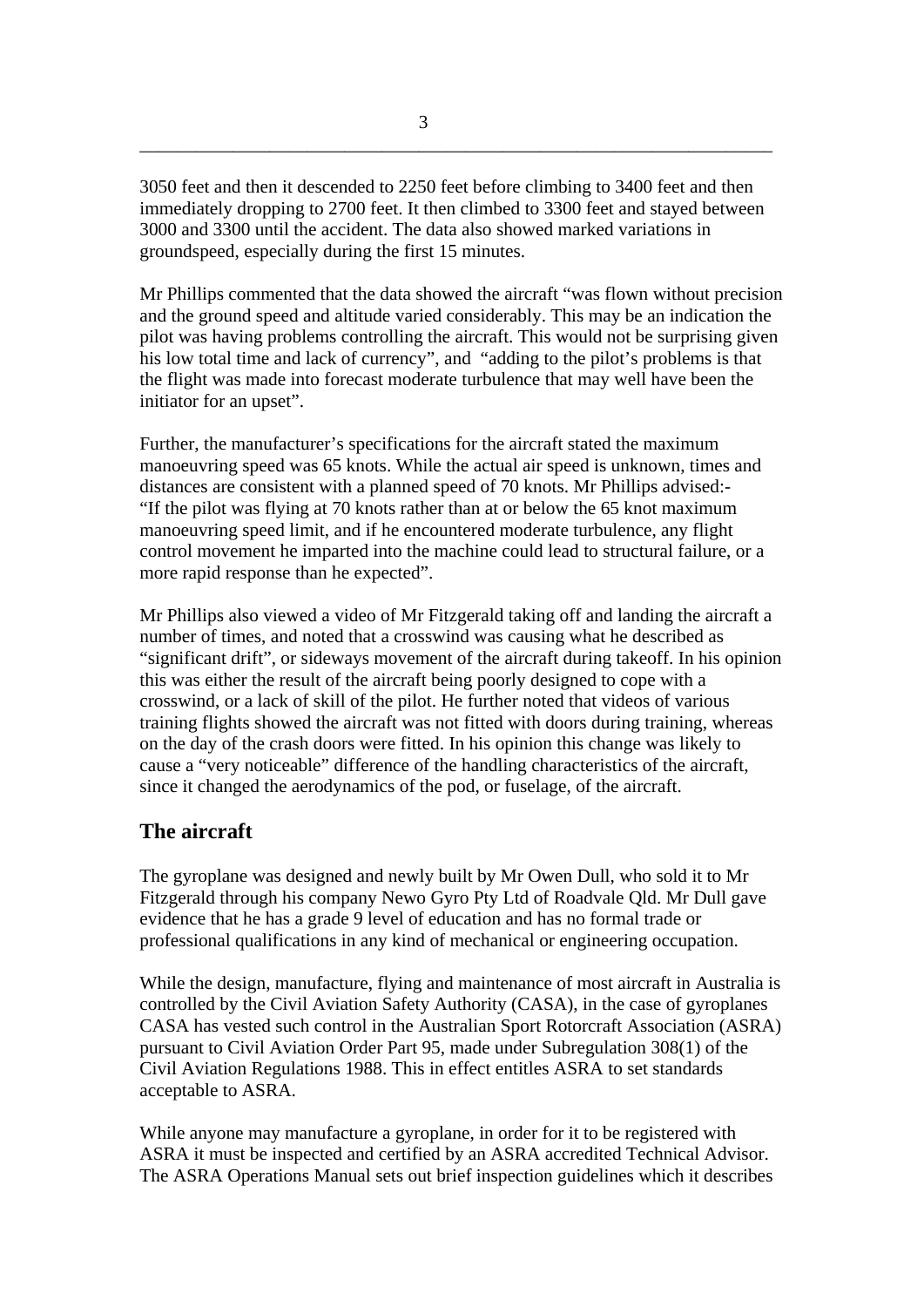as "generalised for use with various construction details". The Technical Advisor is required to complete a form F006 Gyroplane Registration Form and to sign a certification stating:-

"I declare that I have inspected the above gyroplane and checked that all the control movements are normal as specified in the ASRA Inc Operations Manual. The gyroplane complies with all the airworthiness requirements and the Airworthy Directives issued by ASRA. I take no responsibility for modifications carried out after this date unless approved by me. I do not take any responsibility for the accuracy of the owner or manufacturer's statements, or the manner in which the Pilot operates the Gyro. This is an application for Registration or Renewal and is not indicative of the flight readiness or performance of the aircraft".

In the present case, the Technical Adviser who inspected the aircraft and signed the form F006 was Mr Dull, the same person who manufactured it. No other technical inspection by any other person was conducted prior to the aircraft being registered by ASRA on the  $29<sup>th</sup>$  March 2004, 6 days before the accident. There appears to be no prohibition by ASRA to such an obvious conflict of interest occurring in the inspection process.

As a comparison, Mr Phillips advised that for a glider to be certified the inspection must be carried out by an independent technical advisor employed by the Glider Federation of Australia. A glider manufacturer cannot certify his own aircraft. With general aviation aircraft CASA has similar requirements, and even though large scale commercial aircraft manufacturers employ technical advisors to certify their aircraft, these advisors are independent in that they are answerable to, and controlled by, CASA rather than the manufacturer.

Mr Dull gave evidence that in order to qualify as an ASRA Technical Advisor the only requirement was that he attend a 2 day training course, which he did at Broken Hill in 2001.

Since 2001 he had built 8 gyroplanes, 6 of which were similar to the aircraft in question, although the power of the engines varied from 75hp to 115hp, with the subject aircraft having a 100hp engine which was 10kg heavier than a 75hp engine. He made no changes in design of the aircraft or location of the engines when fitting the various engines to the similar aircraft, which presumably must result in some variation of the centre of mass of each aircraft.

Mr Dull did not make any list of specifications for the aircraft or prepare any scale plans or blueprints. The only plans he had were some fairly crude, not to-scale, drawings of a very limited number of components for the aircraft. He also used a number of templates to manufacture various components. Some of the components were purchased from commercial manufacturers, namely the rotor blades and head assembly; the engine and propeller; wheels; instruments; seatbelts; and various electrical parts. Everything else was designed and constructed onsite by Mr Dull.

\_\_\_\_\_\_\_\_\_\_\_\_\_\_\_\_\_\_\_\_\_\_\_\_\_\_\_\_\_\_\_\_\_\_\_\_\_\_\_\_\_\_\_\_\_\_\_\_\_\_\_\_\_\_\_\_\_\_\_\_\_\_\_\_\_\_\_\_\_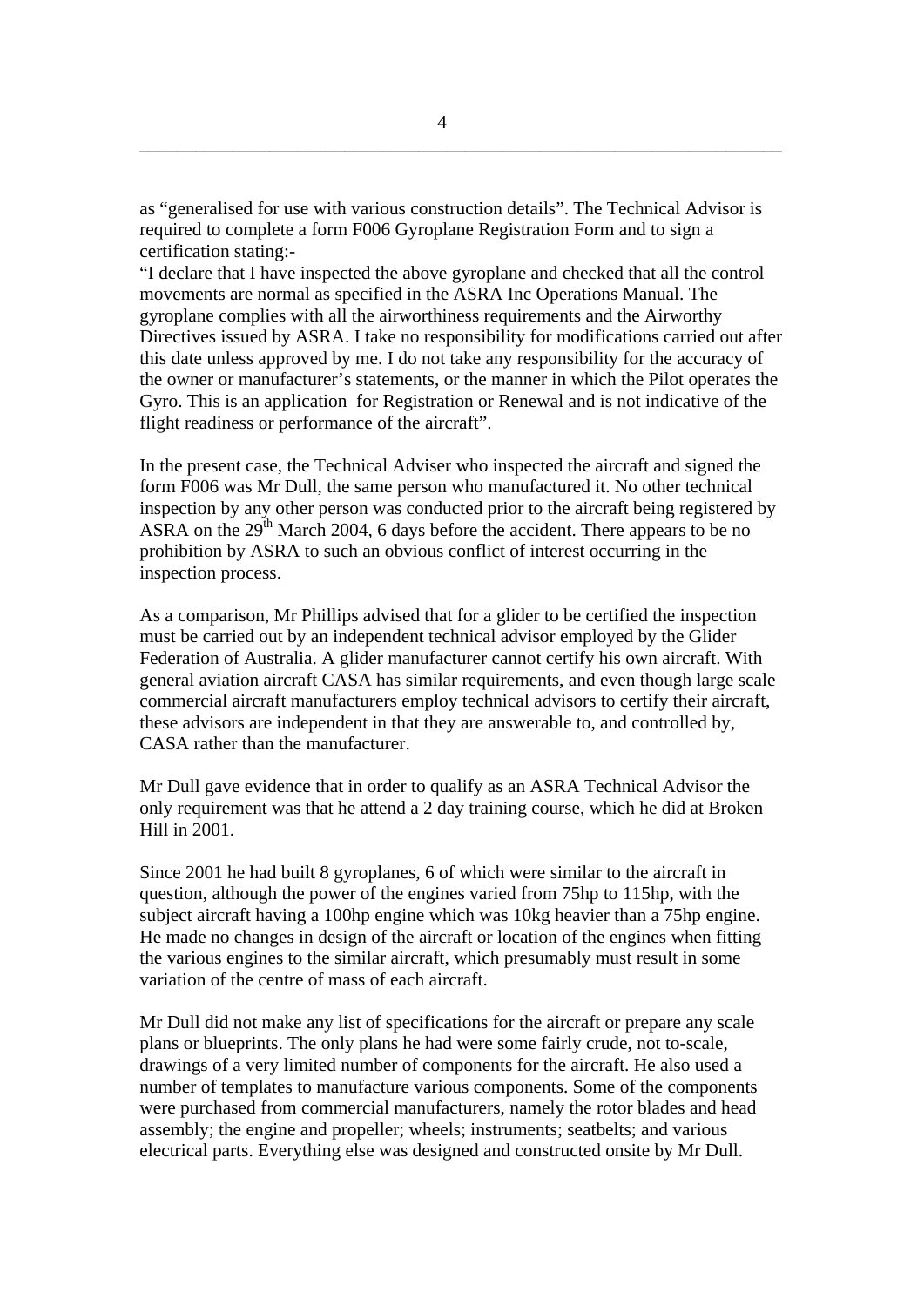He gave evidence that his method of design was based on "speaking to other members" (of ASRA), "keeping an eye" on other gyros, and using trial and error to make adjustments as he felt necessary. Remarkably, he said that the moulds he constructed for the manufacture of the fibreglass pod or fuselage of the aircraft, were the only moulds he made, and therefore the shape of the pod was not adjusted in any way from his original design, which itself was not based on any scientific or mathematical calculations, or copied from some previously successful design. It was simply what he thought would be a good design, based on "life experiences".

\_\_\_\_\_\_\_\_\_\_\_\_\_\_\_\_\_\_\_\_\_\_\_\_\_\_\_\_\_\_\_\_\_\_\_\_\_\_\_\_\_\_\_\_\_\_\_\_\_\_\_\_\_\_\_\_\_\_\_\_\_\_\_\_\_\_\_\_

Mr Phillips observed that while practical testing and adjustment serves its purpose, best practice requires there also be theoretical analysis of all design characteristics, which necessitates comprehensive plans which would be sufficient to enable a person to construct an identical machine. Clearly such drawings would also allow a technically qualified person such as an Aeronautical Engineer, to assess the airworthiness of the aircraft. In addition to such mathematical analysis, accurate measurements of stability, balance and resistance to turbulence could be more accurately assessed in a wind tunnel than by simple trial and error. As Mr Phillips pointed out, in the present case the aircraft was destroyed in the crash and therefore without comprehensive plans it is impossible to now independently review its design and construction, or its stability.

Mr Dull believed that he could build an identical aircraft without full plans, but even if this is true, an independent person wanting to review the design of an aircraft destroyed in a crash cannot do so without comprehensive plans. He could at best request the manufacturer to construct a replica, but would have no way of confirming the replica was accurate.

The accident was also investigated by Mr Alan Wardill on behalf of ASRA. He holds the positions with ASRA of Operations Manager; Incident Registrar; and Senior Instructor. He is employed by QANTAS as a Boeing 747-400 pilot and is an experienced gyroplane pilot who owns two gyroplanes. He has had previous experience in aircraft accident investigation while employed by a commercial airline in Papua New Guniea.

Mr Wardill advised that Mr Dull has an "impeccable" reputation as a designer and builder of gyroplanes. He said it is very common for people to build their own gyroplane, although most would purchase a complete kit from a manufacturer, which simply required assembly. There are about 500 ASRA registered gyroplane pilots in Australia, and about 40 Technical Advisers, 6 of whom reside in southern Queensland. There are only 3 commercial manufacturers who sell gyroplanes in Australia, 1 of whom is in Queensland. Mr Dull has ceased manufacturing. Mr Wardill has confirmed that none of the 3 current manufacturers uses comprehensive plans in construction.

Mr Wardill did not agree with Mr Phillips as to the need for comprehensive plans, theoretical analysis of design, or wind tunnel testing. He was of the view that practical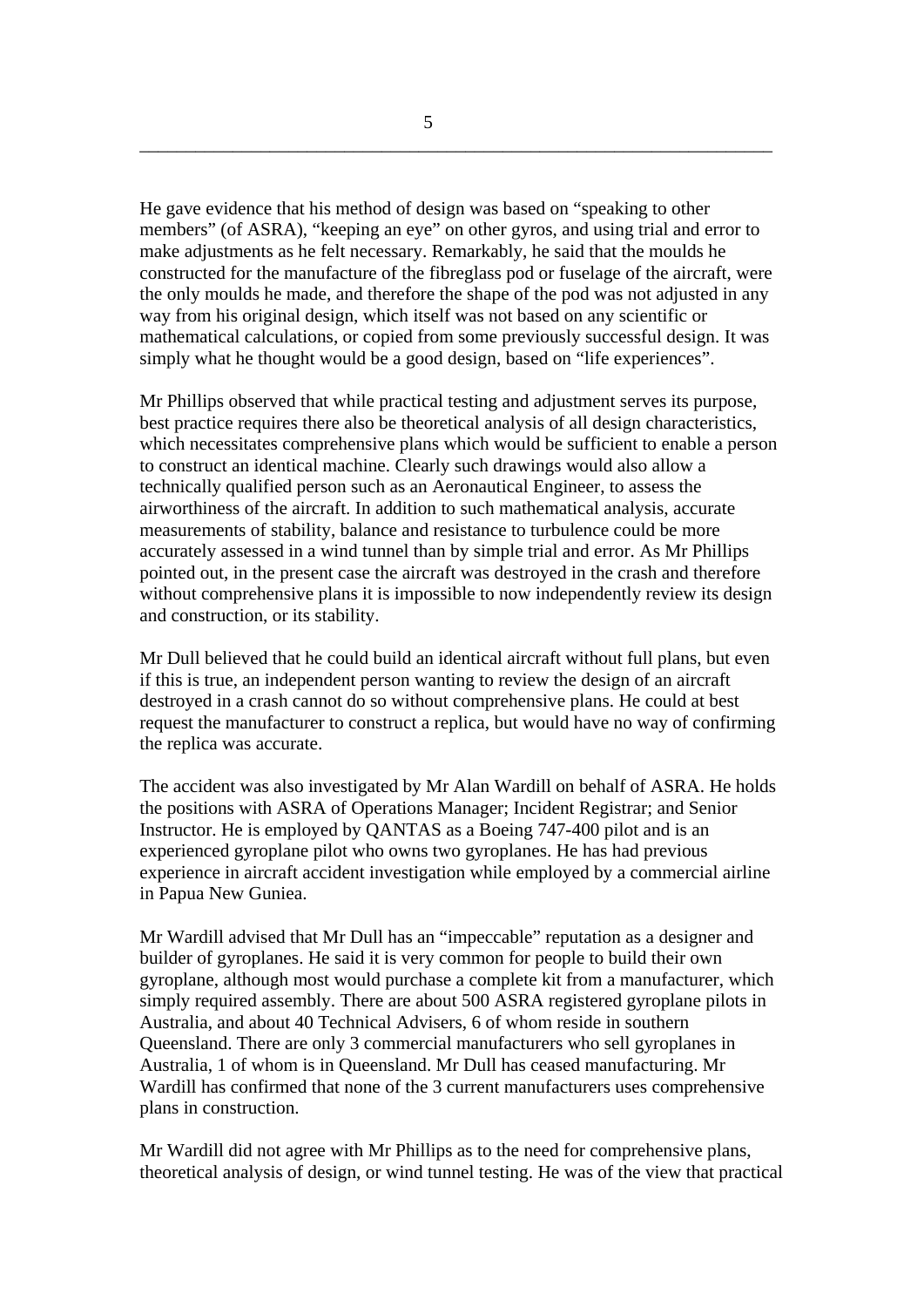testing and adjustment as performed by Mr Dull and other Australian manufacturers was quite adequate to achieve a safe aircraft. In effect he said that if an aircraft is flown and found to be stable, then the design is good.

#### **Gyroplanes in general**

Mr Phillips advised that gyroplanes are inherently susceptible to pilot induced oscillation (PIO) which leads to porpoising. He explained:-

"Porpoising is a well known phenomenon that has been identified as being the initiator of many gyroplane mid air breakups. When the gyroplane is disturbed from steady flight by the likes of turbulence the pilot reacts by moving the control in the relevant direction to combat the up or down movement of the gyroplane. If the pilot moves the control too quickly the body of the gyroplane moves quickly, causing the pilot to reverse the control input. A characteristic of PIO is that the severity of the oscillations rapidly increases with each control movement and rapidly becomes uncontrollable".

A gyroplane achieves forward movement by the thrust of an engine driven propeller, which is quite independent of the unpowered rotor which provides lift. As the aircraft in effect hangs from the rotor, Mr Phillips advised that "the relationship between the thrust line of the engine (TL) and the centre of mass (CM) is critical to the pitch stability of a gyroplane, and to its likelihood of surviving an in-flight upset". Basically, the further apart the TL and CM are, the more unstable the aircraft will be.

On the official ASRA internet site, under the heading "Stability" is an article by Jean Foucade who is employed by the French Space Agency and is involved in the calculation of satellite trajectories. He refers to a "complete mathematical study" of PIO in gyroplanes conducted by the University of Glascow with funding from the UK Civil Aviation Authority. He noted that the study concluded that "the longitudinal stability of the gyroplane is largely insensitive to a wide range in design characteristics. However, an exception was found to be the vertical location of the propeller thrust line in relation to the centre of mass. Stable or unstable configurations could be found depending on the height of the propeller thrust line".

He went on in the article to demonstrate that the relationship between the CM and the thrust line of the rotor is also important to stability and concluded that the best result is achieved when the centre of mass is in front of the rotor thrust line and close to, but above, the propeller thrust line. It is not necessary for me to discuss the physics and mathematics in these calculations, since it is sufficient for the purposes of this inquest to recognise that the relationship between CM, propeller thrust line, and rotor thrust line is important to the stability of a gyroplane.

\_\_\_\_\_\_\_\_\_\_\_\_\_\_\_\_\_\_\_\_\_\_\_\_\_\_\_\_\_\_\_\_\_\_\_\_\_\_\_\_\_\_\_\_\_\_\_\_\_\_\_\_\_\_\_\_\_\_\_\_\_\_\_\_\_\_\_\_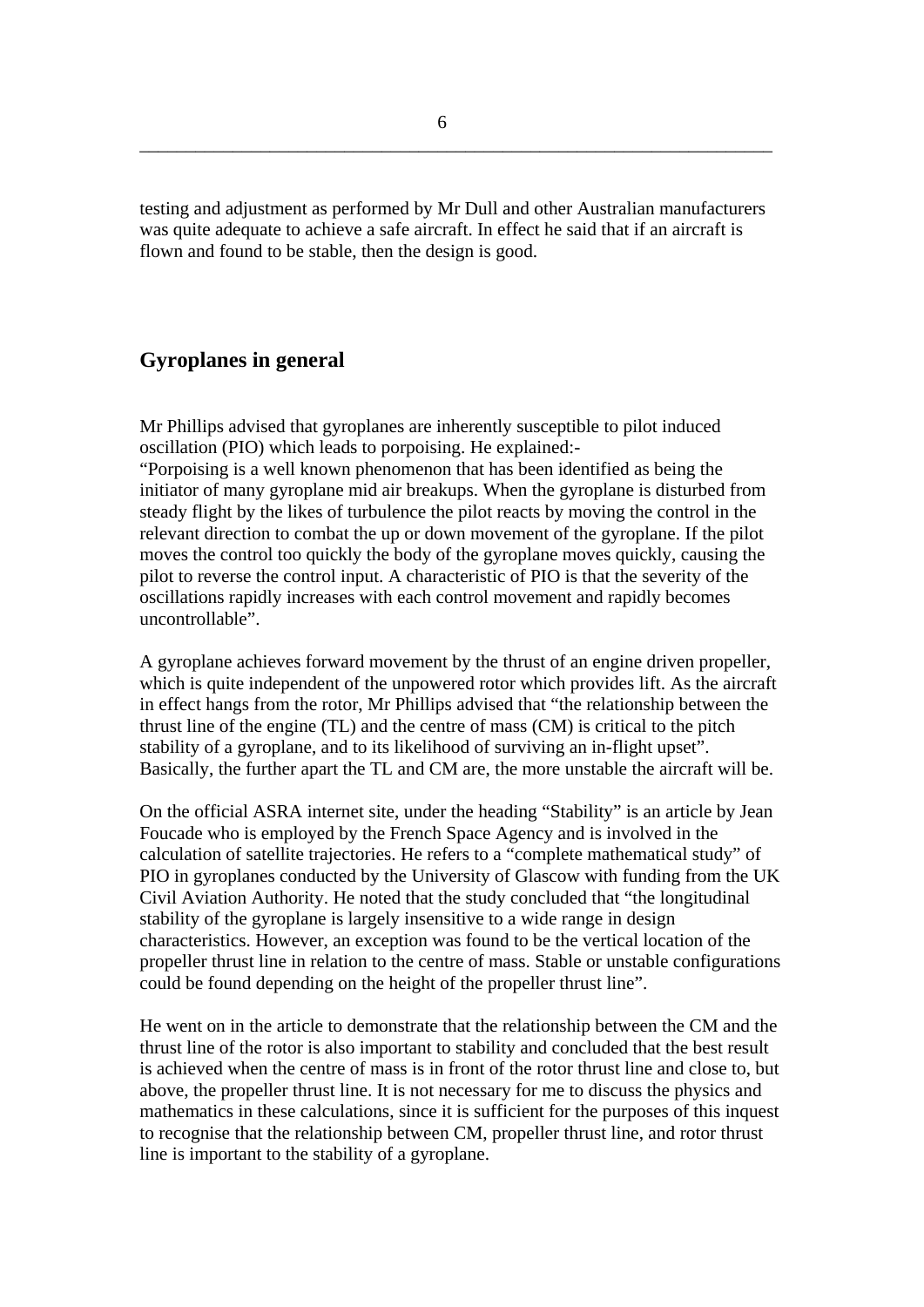Mr Phillips noted that ASRA had looked into this very issue in 2002 and had recognised the importance of the CM/TL relationship, but had taken no steps to regulate this in the construction of gyroplanes. He said that the measurement would be quite easy to achieve if accurate plans were fed into an appropriate computer program. Interestingly, Mr Phillips was of the opinion that the propeller thrust line should be through the centre of mass, rather than slightly below it as suggested by M. Foucade.

\_\_\_\_\_\_\_\_\_\_\_\_\_\_\_\_\_\_\_\_\_\_\_\_\_\_\_\_\_\_\_\_\_\_\_\_\_\_\_\_\_\_\_\_\_\_\_\_\_\_\_\_\_\_\_\_\_\_\_\_\_\_\_\_\_\_\_\_

Mr Wardill did not agree that the CM/TL relationship is vital to stability and in fact said he is aware of designs quite different to what either Mr Phillips or M Foucade suggest, which have still resulted in a stable gyroplane. Nevertheless, he did agree that the best result will be obtained if the CM/TL relationship is recognised and aircraft designed accordingly.

The ASRA Operations Manual, under the heading Gyroplane Inspections, does provide for some physical check of the relationship between CM and the rotor thrust line. It provides at 5.02.4.b. under the heading "Inspections on new or recently purchased gyroplanes":

"Hang test the gyroplane from the teeter bolt with the pilot (or someone the same weight) buckled in the seat with helmet on, with half a tank of fuel and the joystick either held or locked in the mid travel position. The gyroplane should balance between 9 and 12 degrees nose down measured on the keel or horizontal nose line."

Clearly if the aircraft tilts nose down during the "hang test", then the C/M is in front of the rotor thrust line since the machine is hanging from the centre of the rotor (the teeter bolt). This positioning is as recommended by Mr Foucade and Mr Phillips.

There is however no requirement by ASRA, or even a suggested method, to make any measurement of the relationship between CM and the propeller thrust line. Nor is there any requirement to produce any plans whatsoever prior to certification by a Technical Advisor, or registration by ASRA.

In the present case Mr Dull gave evidence that he did carry out the hang test in accordance with the Operations Manual, but took no steps to calculate or measure the position of the CM relative to the propeller thrust line other than observing the pilot was positioned relatively high in the aircraft, which would suggest the CM was also relatively high.

Regarding stability, Mr Phillips also mentioned that this is affected by the design and location of the tail section of the aircraft, which is made up of a rudder, or vertical tail, and a horizontal stabiliser. The size of these components and the distance they are located behind the centre of mass both affect the stability of a gyroplane.

Both Mr Phillips and Mr Wardill advised that once a gyroplane experiences PIO it can be difficult, if not impossible to regain control. This therefore means that a trainee pilot is never deliberately subjected to PIO in order to teach him avoidance or recovery techniques, simply because it is too dangerous to do so. Further, novice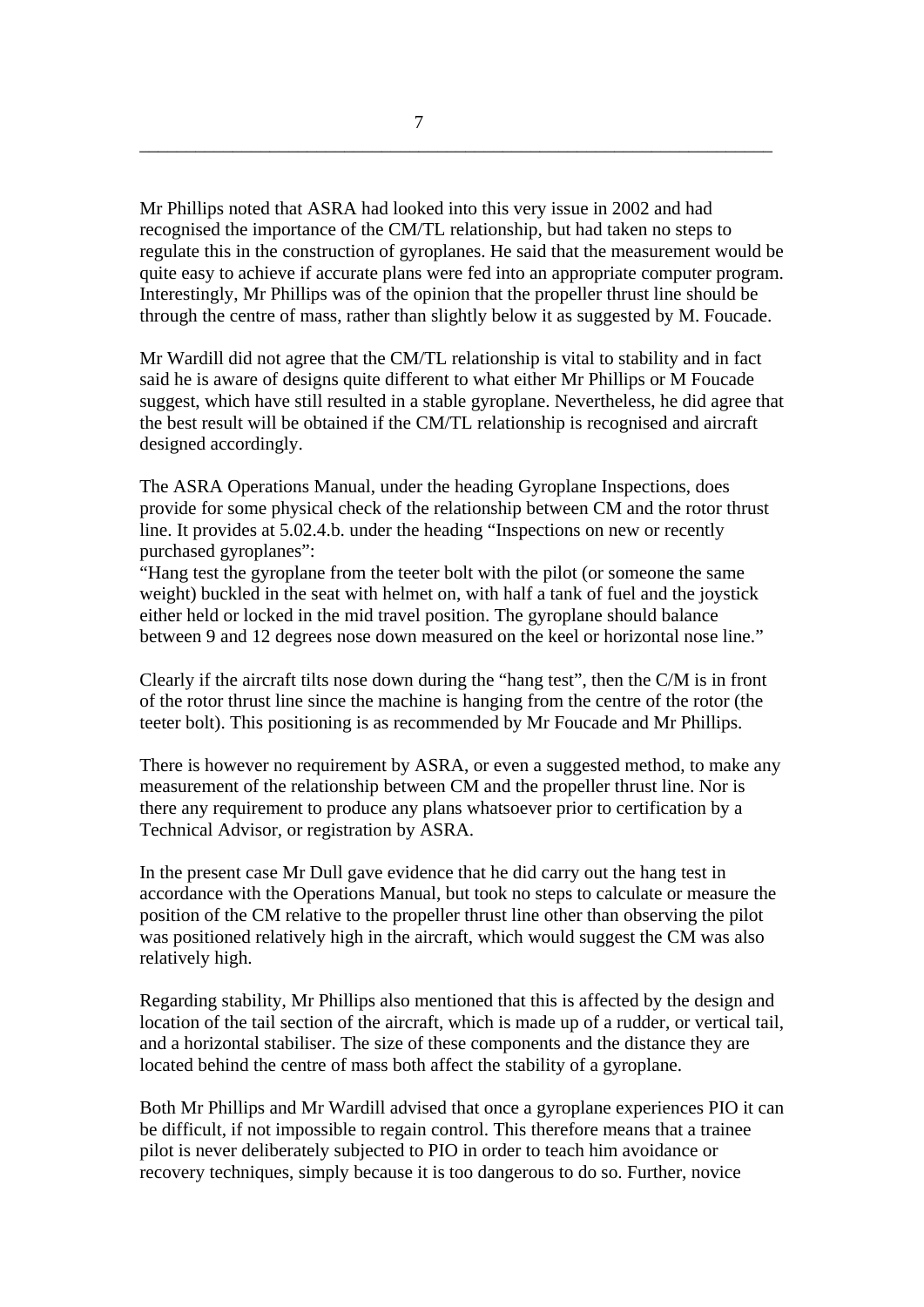gyroplane pilots who are also experienced fixed wing pilots, are prone, in the event of PIO, to revert to their learned recovery techniques for fixed wing aircraft, which turns out to be the opposite of what is needed in a gyroplane, and is therefore potentially disastrous.

### **The mid-air breakup**

The evidence from both eye witnesses and examination of the wreckage seems clear that the aircraft broke up in the air. There is no direct evidence of porpoising or any other problem with control of the aircraft prior to the breakup, however there is circumstantial evidence of this.

Mr Wardill attended the crash site and prepared a written report after examining the wreckage and relevant documentary records, and discussing the matter with eye witnesses and various ASRA representatives, including Mr Dull.

In his report Mr Wardill said the aircraft was properly registered with ASRA and complied with their standards. There was no evidence the aircraft was not fully serviceable at the time and there was no evidence of any inflight mechanical failure causing the accident. He found "The gyroplane was subjected to a pilot or atmospheric upset that induced a negative vertical acceleration to the gyro that caused the damage which followed." And that "Inspection of the wreckage indicated that precession stalling of the rotor blades caused them to teeter violently and excessively such that the left hand cheek plate was damaged to an extent that allowed the rotor head to rotate to the left through approximately 90 degrees. Thereafter the rotor blades struck and severed the top portion of the vertical tail. The forces generated by this event caused the pilot's seat belt to fail allowing him to be ejected from the cabin…."

His conclusion was :

"It is apparent that the gyro was subjected to a strong negative vertical acceleration, which was probably pilot induced and may have been related to the onset of pilot incapacitation, but may have been made significantly more severe by an atmospheric upset, after which possible inappropriate pilot reaction resulted in the precession stalling of one or both rotor blades, a condition from which there is no known recovery.

Probable contributing factors:

- 1. Pilot inexperience with gyroplane operations.
- 2. Weather conditions not conducive to safe operations by an inexperienced gyroplane pilot.

3. Reversion to fixed wing techniques with which the pilot was more familiar. Possible contributing factors:

- 1. Pilot fatigue and stress.
- 2. Pilot incapacitation from a pre-existing heart condition, exacerbated by the use or non-use of prescription drugs."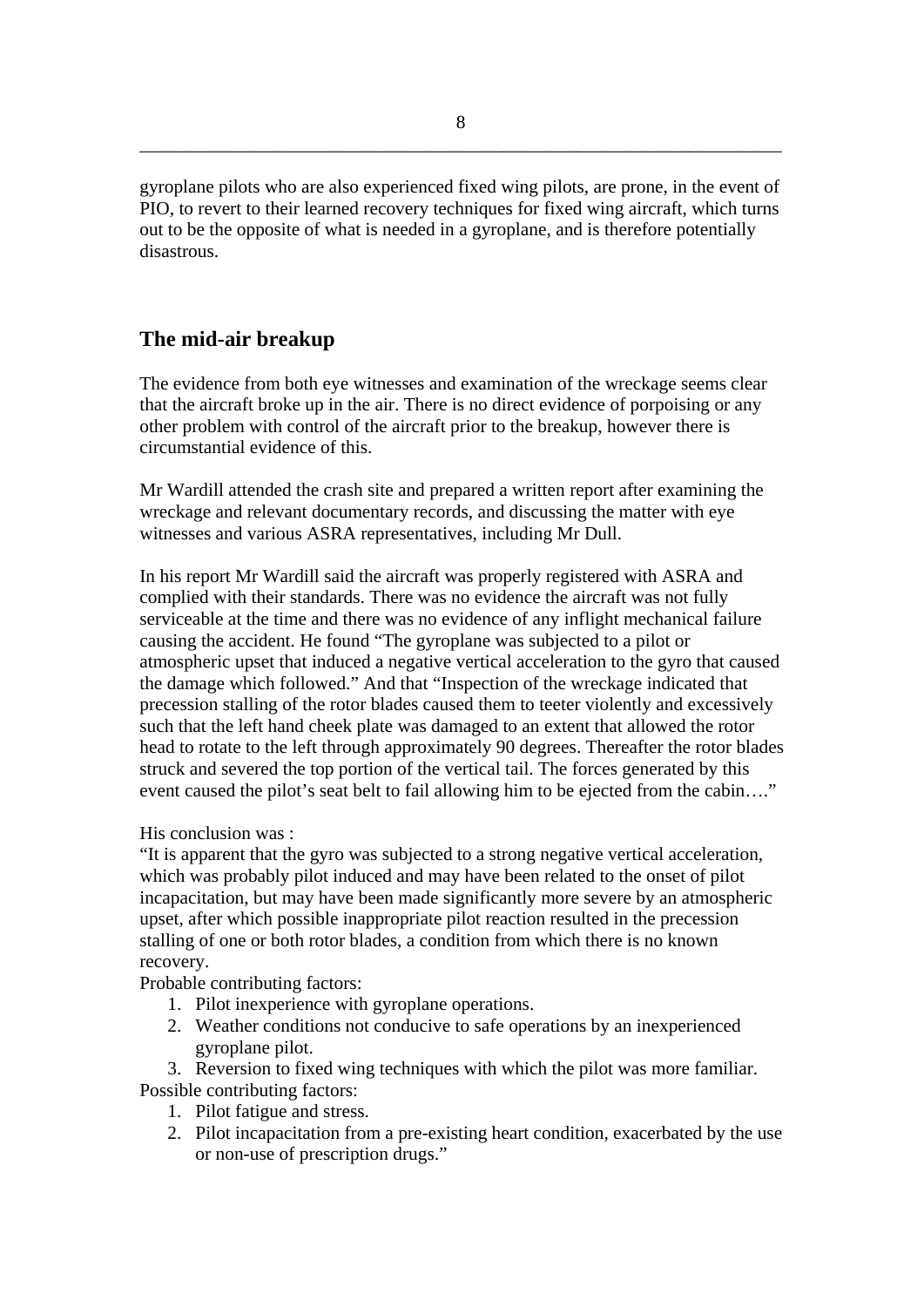At the inquest Mr Wardill added a fourth probable contributing factor, namely the aircraft being flown too fast, and was surprised he had not included this in his report.

While Mr Wardill did not think the gyroplane suffered PIO as such, he did think it was likely that turbulence had made the aircraft unstable and that Mr Fitzgerald was unable to recover from this.

He conceded at the inquest that there was no evidence to suggest Mr Fitzgerald was fatigued. Part of his initial suspicion was based on the understanding that Mr Fitzgerald had driven a car a considerable distance to get to Mr Dull's property, however he did not dispute advice from Mr Fitzgerald's wife that in fact she had driven the car and Mr Fitzgerald was a passenger

As already discussed I am satisfied that there is no evidence of pilot incapacitation and as Dr Lampe found, fibrillation was unlikely to have occurred, and even if it did, was unlikely to have significantly interfered with the pilot's capacity to control the aircraft.

Mr Phillips was also of the opinion that the break up occurred as a result of the rotor blades coming into contact with the tail of the aircraft. In a written report he said "There may be several reasons why this happened. These include flying the gyroplane outside its approved envelope, over controlling following a minor upset, or porpoising". He went on to explain that in the first point he meant flying too fast; in the second that "it was entirely possible the pilot encountered…turbulence", and in the third he explained PIO as earlier discussed.

At the inquest he nominated 5 potential contributing factors to this occurrence:

- 1. Turbulence.
- 2. Pilot error or inexperience.
- 3. Design characteristics of the aircraft regarding the relationship between the centre of mass and the propeller thrust line, and/or the rotor thrust line.
- 4. Design characteristics of the horizontal stabiliser being too small and/or too close to the centre of mass.
- 5. The aircraft being flown too fast.

It seems to me that Mr Wardill and Mr Phillips are largely in agreement, except that Mr Phillips adds the question of design characteristics to potential contributing factors.

Mr Wardill discounts design factors as a contributor on the basis that Mr Dull has built a number of similar aircraft which have all proved themselves as stable and reliable. He had flown another of Mr Dull's aircraft which he said was so identical it was a "sister ship" and that it was a stable aircraft. He had however never seen the aircraft flown by Mr Fitzgerald other than in the videos shown at the inquest and it must therefore be an assumption on his part that the two aircraft were identical. As

\_\_\_\_\_\_\_\_\_\_\_\_\_\_\_\_\_\_\_\_\_\_\_\_\_\_\_\_\_\_\_\_\_\_\_\_\_\_\_\_\_\_\_\_\_\_\_\_\_\_\_\_\_\_\_\_\_\_\_\_\_\_\_\_\_\_\_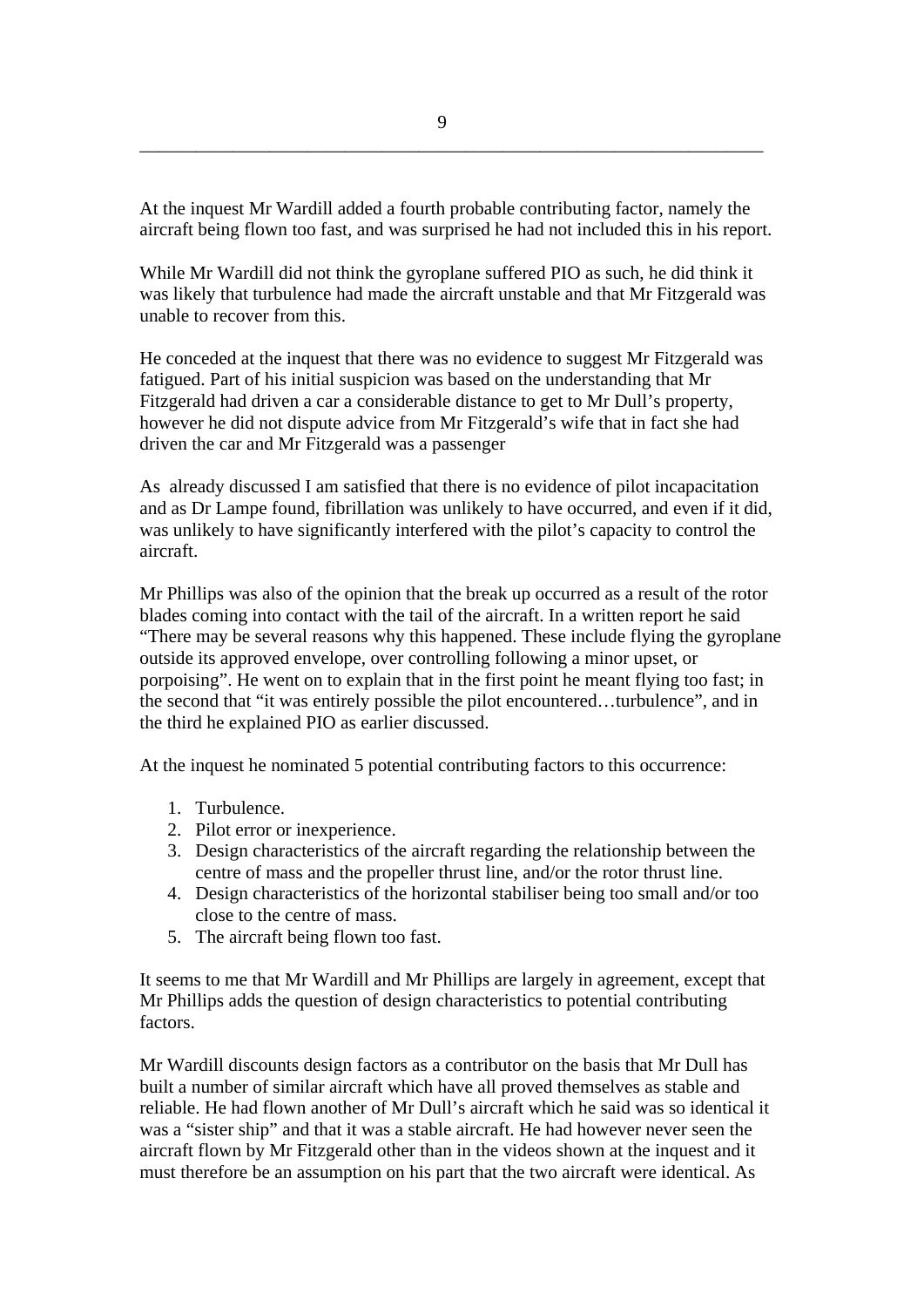already discussed, now that the aircraft is destroyed and there are no plans, the exact specifications of the aircraft can never be verified.

\_\_\_\_\_\_\_\_\_\_\_\_\_\_\_\_\_\_\_\_\_\_\_\_\_\_\_\_\_\_\_\_\_\_\_\_\_\_\_\_\_\_\_\_\_\_\_\_\_\_\_\_\_\_\_\_\_\_\_\_\_\_\_\_\_\_\_\_

### **Conclusions**

It must be kept in mind that gyroplanes are largely used for recreational, sport or hobby purposes, although some commercial use is made in areas such as cattle mustering. It is a high risk activity as are many sports and recreational activities. Ours is not a perfect world and care must be taken not to over-regulate leisure activities to the point where it becomes too expensive or time consuming to participate. A balance between safety and practicality is needed.

On the other hand it seems to me that when a person pays a considerable sum of money to purchase an aircraft that is registered with, and formally certified as airworthy by, an organisation operating pursuant to Commonwealth legislation, that purchaser should be entitled to place reliance on that registration and certification as prima facie evidence that the aircraft is in fact airworthy.

As it presently stands, ASRA permit a person with no demonstrated expertise whatsoever to design and build a gyroplane for sale to the public. A Technical Adviser who has completed nothing more than a two day training course may then certify that aircraft, even if the designer/builder and the Technical Adviser are the same person.

Further, in the certification process the Technical Adviser states "The Gyroplane complies with all the airworthiness requirements and the Airworthy Directives issued by ASRA." followed by the extraordinary statement "I do not take any responsibility for the accuracy of the owner or manufacturer's statements." I find these two statements inconsistent, since the inference seems to be that while the Technical Adviser may rely upon information from the owner or manufacturer about aspects of the aircraft's design or construction to certify its airworthiness, he at the same time takes no responsibility for that reliance. One may ask – what then is the value of the certification? It presently seems to serve no purpose other than to offer some vague immunity for the Technical Advisor and/or ASRA

If a gyroplane is to be sold without any real assurance as to its airworthiness, despite being registered with the appropriate body, surely the purchaser should at least be made abundantly clear of the situation. Anything less is likely to lure a purchaser into a false sense of security.

An additional concern arises with respect to a licence to fly a gyrocopter. A flight instructor should not be able to certify the trainee as ready to fly. This should be done by an independent senior instructor, as I understand is required with a licence to fly fixed wing aircraft. This is even more necessary where the instructor is also selling a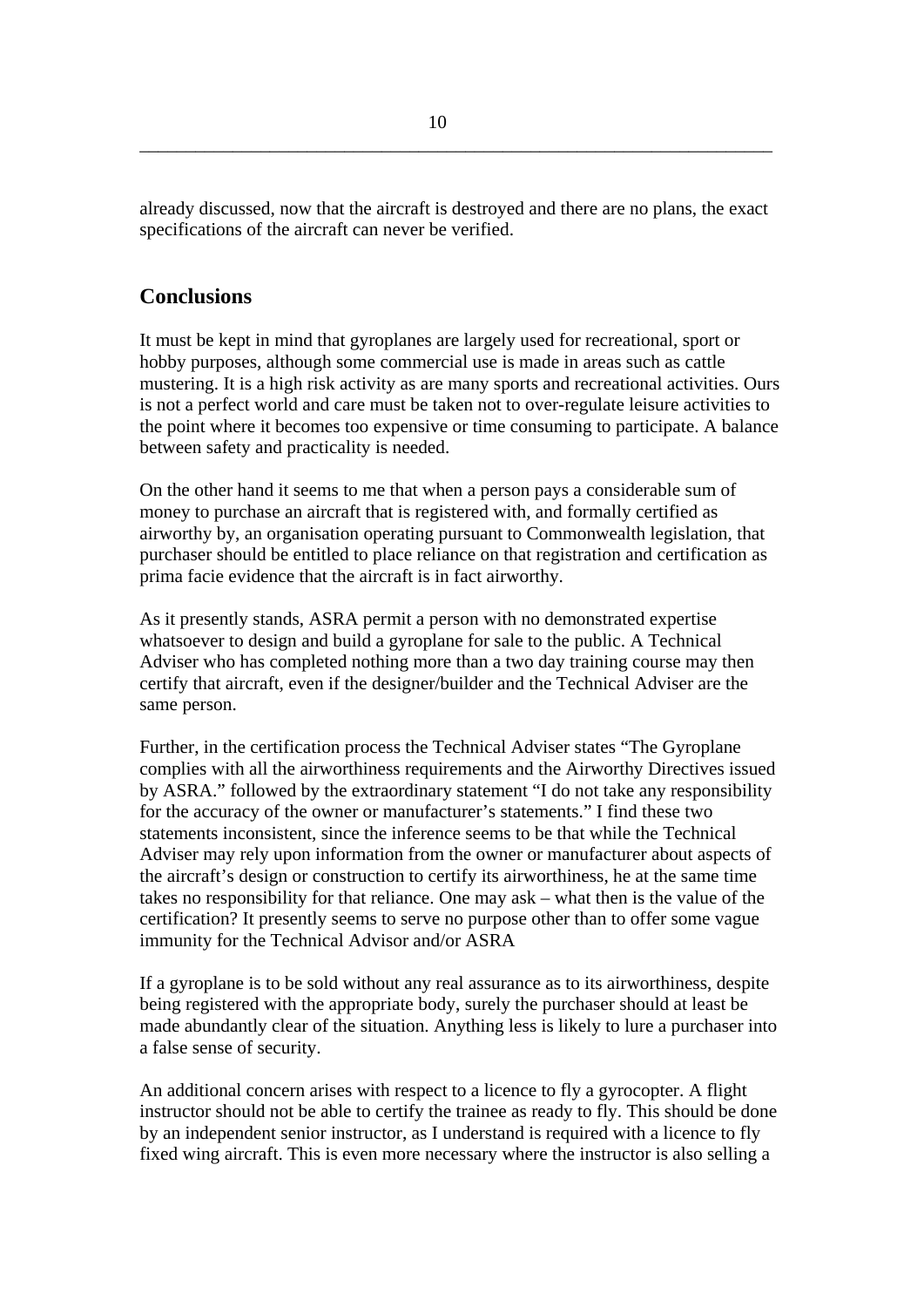gyrocopter to the trainee and therefore has a vested interest in the trainee gaining his licence. The conflict of interests is plain and should be avoided.

#### **Findings**

I make the following findings in relation to this death:

- 1. The deceased person is Anthony Michael Fitzgerald.
- 2. Mr Fitzgerald died after the gyroplane he was flying broke up in mid-air and crashed to the ground. The aircraft broke up as a result of the rotor blades coming into contact with the tail section of the aircraft and this caused catastrophic damage. The rotor blades contacted the tail section as a result of either porpoising or negative vertical acceleration which caused the blades to teeter and flex excessively. The exact cause of the porpoising or vertical acceleration is unknown however the probable cause is as a result of one or more of the following factors, namely: turbulence; pilot inexperience or lack of skill; inappropriate design characteristics of the aircraft; flying at excessive speed.
- 3. Mr Fitzgerald died on the  $4<sup>th</sup>$  April 2004.
- 4. Mr Fitzgerald died a short distance outside the town of Esk.
- 5. The cause of death was 1(a) Multiple injuries, due to or as a result of 1(b) Aircraft crash.

### **Comments**

Pursuant to the Coroners Act I may comment on anything connected with an inquest that relates to public health or safety, or ways to prevent deaths from happening in similar circumstances in the future. In the present matter there are a number of issues upon which I wish to comment. My comments apply particularly to cases where a designer or builder of a gyroplane sells the machine to another person. It is perhaps